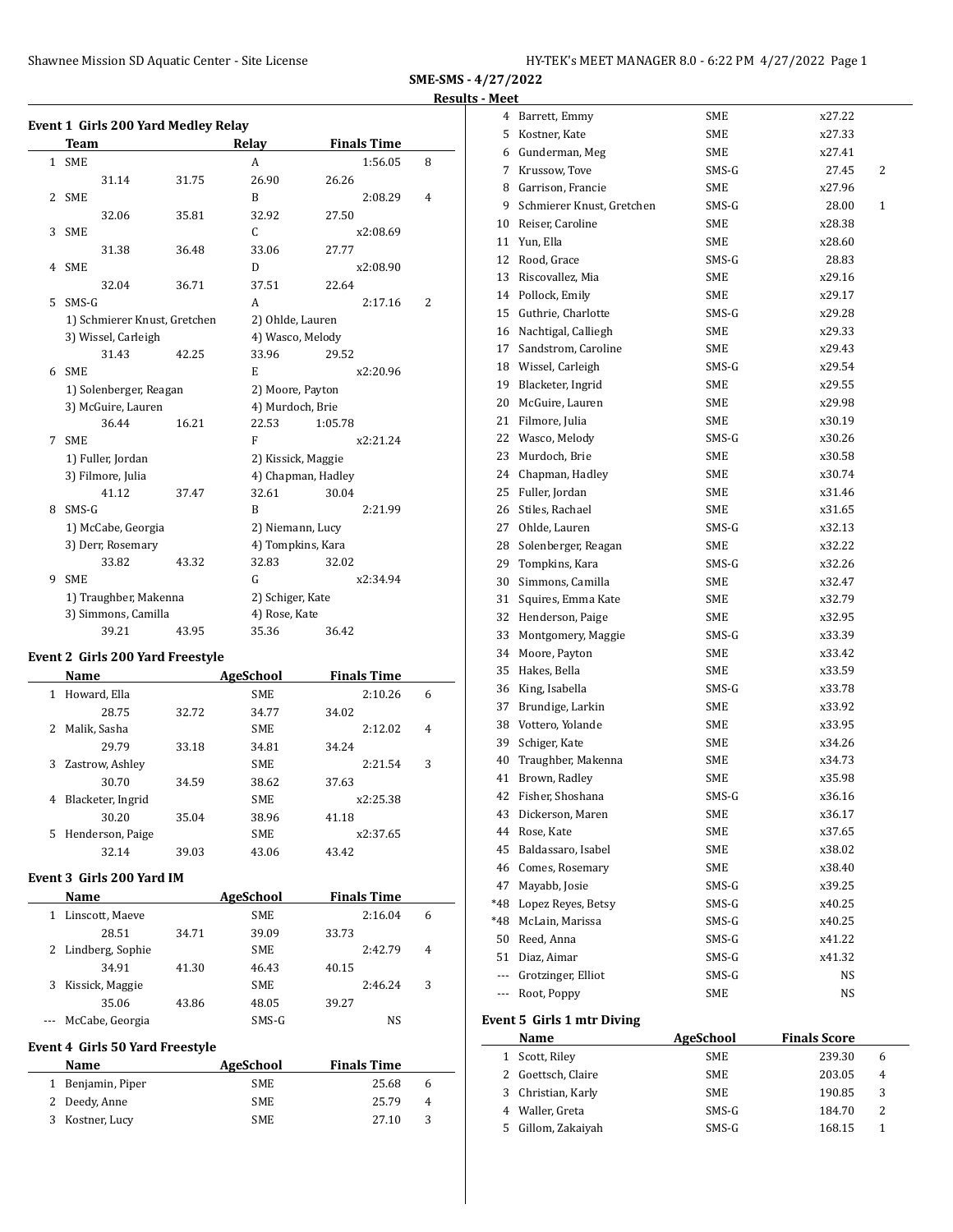**SME-SMS - 4/27/2022 Results - Meet**

|    |                                             |       |                  |                     | Rest           |
|----|---------------------------------------------|-------|------------------|---------------------|----------------|
|    | (Event 5 Girls 1 mtr Diving)<br><b>Name</b> |       | AgeSchool        | <b>Finals Score</b> |                |
|    | 6 Crosser, Macy                             |       | SME              | x148.60             |                |
|    | 7 Sandstrom, Natalie                        |       | SME              | x138.75             |                |
|    | 8 Wells, Maggie                             |       | SME              | x124.45             |                |
|    | 9 McConwell, Sarah                          |       | SME              | x120.85             |                |
|    | 10 Gedman, Elle                             |       | SME              | x119.35             |                |
|    | 11 Hill, Abby                               |       | SME              | x103.40             |                |
|    |                                             |       |                  |                     |                |
|    | Event 6 Girls 100 Yard Butterfly<br>Name    |       | AgeSchool        | <b>Finals Time</b>  |                |
|    | 1 Krussow, Tove                             |       | $SMS-G$          |                     | 6              |
|    |                                             |       |                  | 1:06.59             |                |
|    | 29.99                                       | 36.60 |                  |                     |                |
|    | Event 7 Girls 100 Yard Freestyle            |       |                  |                     |                |
|    | Name                                        |       | <b>AgeSchool</b> | <b>Finals Time</b>  |                |
|    | 1 Barrett, Emmy                             |       | SME              | 58.58               | 6              |
|    | 27.90                                       | 30.68 |                  |                     |                |
|    | 2 Malik, Sasha                              |       | SME              | 59.11               | $\overline{4}$ |
|    | 28.33                                       | 30.78 |                  |                     |                |
|    | 3 Howard, Ella                              |       | SME              | 59.77               | 3              |
|    | 28.26                                       | 31.51 |                  |                     |                |
|    | 4 Benjamin, Piper                           |       | SME              | x1:00.51            |                |
|    | 27.92                                       | 32.59 |                  |                     |                |
| 5  | Gunderman, Meg                              |       | SME              | x1:01.49            |                |
|    | 29.08                                       | 32.41 |                  |                     |                |
|    | 6 Seibert, Hadley                           |       | SME              | x1:01.89            |                |
|    | 29.81                                       | 32.08 |                  |                     |                |
| 7  | Ireland, Peighton                           |       | SME              | x1:02.38            |                |
|    | 29.53                                       | 32.85 |                  |                     |                |
| 8  | Rood, Grace                                 |       | SMS-G            | 1:03.03             | 2              |
|    | 29.49                                       | 33.54 |                  |                     |                |
| 9  | Yun, Ella                                   |       | SME              | x1:03.21            |                |
|    | 29.90                                       | 33.31 |                  |                     |                |
| 10 | Riscovallez, Mia                            |       | SME              | x1:04.33            |                |
|    | 30.94                                       | 33.39 |                  |                     |                |
|    | 11 Guthrie, Charlotte                       |       | SMS-G            | 1:04.52             | 1              |
|    | 30.85                                       | 33.67 |                  |                     |                |
|    | 12 Wissel, Carleigh                         |       | SMS-G            | 1:06.59             |                |
|    |                                             |       |                  |                     |                |
|    | 32.04<br>13 Pollock, Emily                  | 34.55 | SME              | x1:07.08            |                |
|    | 31.76                                       |       |                  |                     |                |
| 14 | Derr, Rosemary                              | 35.32 |                  | x1:08.09            |                |
|    |                                             |       | SMS-G            |                     |                |
|    | 32.27                                       | 35.82 |                  |                     |                |
| 15 | Wasco, Melody                               |       | SMS-G            | x1:09.13            |                |
|    | 33.10                                       | 36.03 |                  |                     |                |
| 16 | Filmore, Julia                              |       | SME              | x1:10.75            |                |
|    | 33.08                                       | 37.67 |                  |                     |                |
| 17 | Murdoch, Brie                               |       | SME              | x1:11.31            |                |
|    | 32.93                                       | 38.38 |                  |                     |                |
| 18 | McGuire, Lauren                             |       | SME              | x1:11.69            |                |
|    | 33.60                                       | 38.09 |                  |                     |                |
| 19 | Emley, Charlotte                            |       | SME              | x1:12.07            |                |
|    | 35.15                                       | 36.92 |                  |                     |                |
| 20 | Squires, Emma Kate                          |       | SME              | x1:16.26            |                |
|    | 35.54                                       | 40.72 |                  |                     |                |
| 21 | Fuller, Jordan                              |       | SME              | x1:16.49            |                |
|    | 33.80                                       | 42.69 |                  |                     |                |

|         | Name                              |       | <b>AgeSchool</b> | <b>Finals Time</b> |  |
|---------|-----------------------------------|-------|------------------|--------------------|--|
|         | Event 8  Girls 500 Yard Freestyle |       |                  |                    |  |
| $---$   | Grotzinger, Elliot                |       | SMS-G            | <b>NS</b>          |  |
| $- - -$ | Zastrow, Ashley                   |       | <b>SME</b>       | NS.                |  |
| ---     | Root, Poppy                       |       | <b>SME</b>       | NS                 |  |
| ---     | Ravis, Anna                       |       | <b>SME</b>       | <b>NS</b>          |  |
|         | Simmons, Camilla                  |       | <b>SME</b>       | <b>NS</b>          |  |
|         | 43.49                             | 51.53 |                  |                    |  |
|         | 29 Lopez Reyes, Betsy             |       | SMS-G            | x1:35.02           |  |
|         | 44.45                             | 49.45 |                  |                    |  |
|         | 28 Diaz, Aimar                    |       | SMS-G            | x1:33.90           |  |
|         | 45.40                             | 46.94 |                  |                    |  |
|         | 27 Reed, Anna                     |       | SMS-G            | x1:32.34           |  |
|         | 41.74                             | 47.09 |                  |                    |  |
|         | 26 McLain, Marissa                |       | SMS-G            | x1:28.83           |  |
|         | 41.21                             | 42.28 |                  |                    |  |
|         | 25 Niemann, Lucy                  |       | SMS-G            | x1:23.49           |  |
|         | 39.89                             | 42.65 |                  |                    |  |
|         | 24 Fisher, Shoshana               | 40.59 | SMS-G            | x1:22.54           |  |
|         | 23 King, Isabella<br>38.81        |       | SMS-G            | x1:19.40           |  |
|         | 38.40                             | 38.85 |                  |                    |  |
| 22      | Montgomery, Maggie                |       | SMS-G            | x1:17.25           |  |
| MCC     |                                   |       |                  |                    |  |

| .                 |       |            |         |   |
|-------------------|-------|------------|---------|---|
| Deedy, Anne       |       | SME        | 5:24.30 | 6 |
| 29.00             | 32.46 | 32.62      | 33.03   |   |
| 32.78             | 33.31 | 33.53      | 32.43   |   |
| 32.63             | 32.51 |            |         |   |
| 2 Stiles, Rachael |       | <b>SME</b> | 6:32.58 | 4 |
| 32.15             | 36.95 | 39.18      | 40.45   |   |
| 40.78             | 40.87 | 41.04      | 41.33   |   |
| 40.24             | 39.59 |            |         |   |

## **Event 9 Girls 200 Yard Freestyle Relay**

|              | Team                  |       | Relay                 | <b>Finals Time</b> |  |
|--------------|-----------------------|-------|-----------------------|--------------------|--|
| $\mathbf{1}$ | <b>SME</b>            |       | A                     | 1:49.82<br>8       |  |
|              | 27.83                 | 25.90 | 26.55                 | 29.54              |  |
| 2            | <b>SME</b>            |       | C                     | 1:51.36<br>4       |  |
|              | 27.77                 | 28.10 | 28.21                 | 27.28              |  |
| 3            | SMS-G                 |       | A                     | 2<br>1:55.34       |  |
|              | 1) Wissel, Carleigh   |       | 2) Guthrie, Charlotte |                    |  |
|              | 3) Rood, Grace        |       | 4) Krussow, Tove      |                    |  |
|              | 29.90                 | 29.15 | 28.01                 | 28.28              |  |
| 4            | <b>SME</b>            |       | B                     | x1:56.54           |  |
|              | 27.80                 | 29.47 | 32.68                 | 26.59              |  |
| 5            | <b>SME</b>            |       | F                     | x2:10.10           |  |
|              | 1) Brundige, Larkin   |       | 2) Henderson, Paige   |                    |  |
|              | 3) Emley, Charlotte   |       | 4) Chapman, Hadley    |                    |  |
|              | 34.24                 | 31.72 | 33.90                 | 30.24              |  |
| 6            | <b>SME</b>            |       | D                     | x2:12.55           |  |
|              | 34.60                 | 34.05 | 34.69                 | 29.21              |  |
| 7            | $SMS-G$               |       | B                     | 2:13.85            |  |
|              | 1) Montgomery, Maggie |       | 2) Grotzinger, Elliot |                    |  |
|              | 3) King, Isabella     |       | 4) Fisher, Shoshana   |                    |  |
|              | 34.33                 | 30.44 | 33.80                 | 35.28              |  |
| 8            | <b>SME</b>            |       | E                     | x2:22.29           |  |
|              | 1) Dickerson, Maren   |       | 2) Baldassaro, Isabel |                    |  |
|              | 3) Traughber, Makenna |       | 4) Brown, Radley      |                    |  |
|              | 36.21                 | 36.83 | 35.87                 | 33.38              |  |